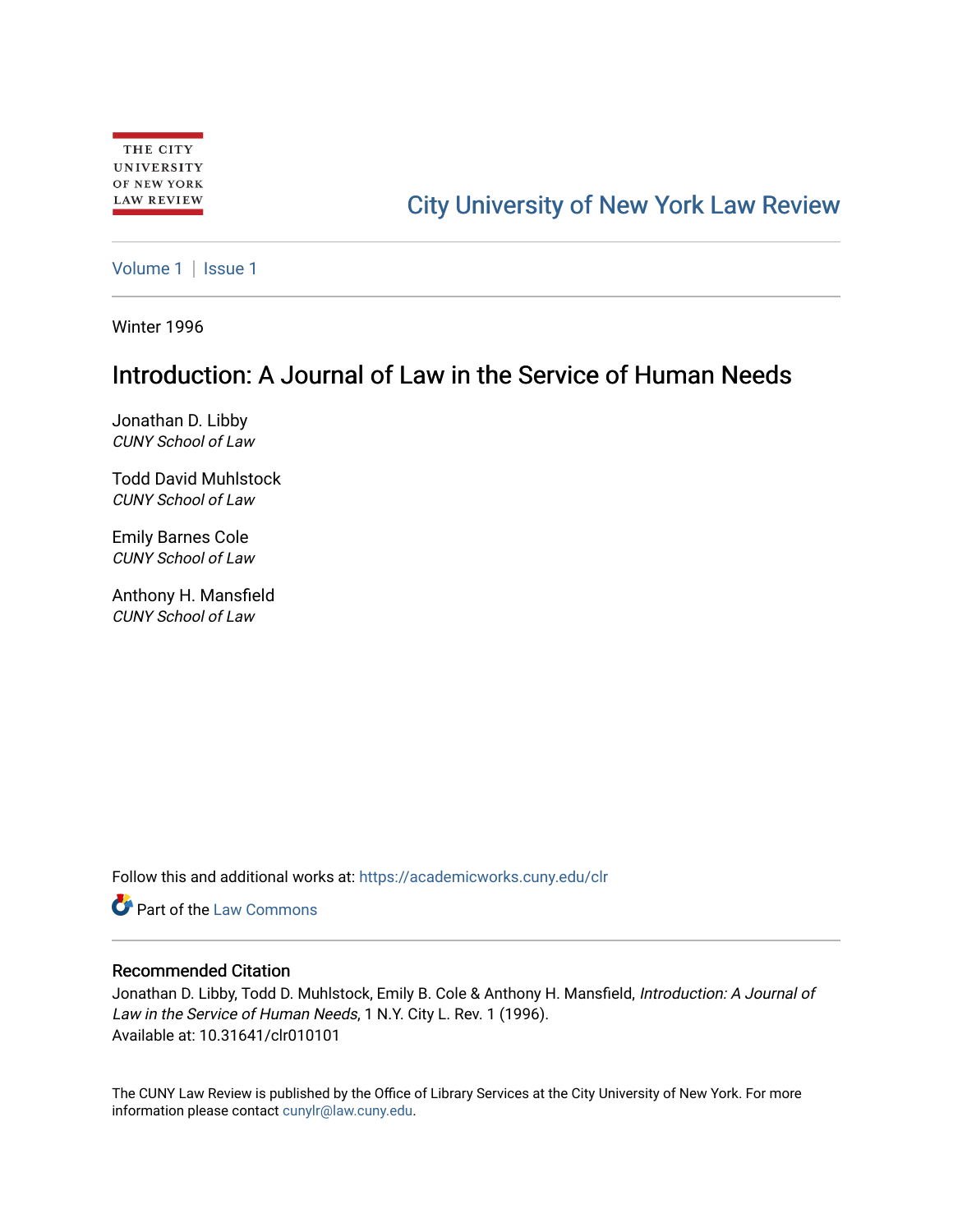## **INTRODUCTION: A JOURNAL OF LAW IN THE SERVICE OF HUMAN NEEDS**

*Jonathan D. Libby Todd David Muhlstock Emily Barnes Cole Anthony H. Mansfield*

On behalf of the editors and staff of the *New York City Law Review,* we would like to extend a warm welcome to our readers. The development of a new law journal is a huge undertaking  and one which the students at the City University of New York (CUNY) School of Law have not taken lightly. While this law review has not been welcomed, shall we say, with open arms, by many of the faculty and administration at this school, the support we have received from the student body has been tremendous. Thus, perhaps a bit of background on CUNY School of Law and the *New York City Law Review* would be appropriate.

[CUNY School of Law], which opened in 1983, was created to fill a void in the legal community. CUNY's central purpose is to create an educational program that honors students' aspirations toward a legal career built on a commitment to justice, fairness, and equality. These principles form the basis of the Law School's motto, *Law in the Service of Human Needs.* As a result, CUNY's curriculum combines the strengths of traditional methods of legal teaching with an emphasis on clinical training.<sup>1</sup>

CUNY is committed to educating lawyers who will serve communities which have been historically under-represented by the legal profession. One way this commitment is manifested is by insuring that the student body reflects a true cross section of urban society. As a result, CUNY is recognized as a national leader in the diversity of its student body and faculty. Since the school was established, CUNY graduates have overwhelmingly chosen to serve in public interest areas of the law.2

As for this journal, suffice it to say that it has been a long time coming. The CUNY Law Review Steering Committee first made an attempt to publish what they hoped would be the *CUNY Law Review, a* general-focus law review, beginning in the Spring of 1993. While lay-

**<sup>1</sup>** 16 ILSAJ. **INT'L** L. (1993).

**<sup>2</sup>** *Id.*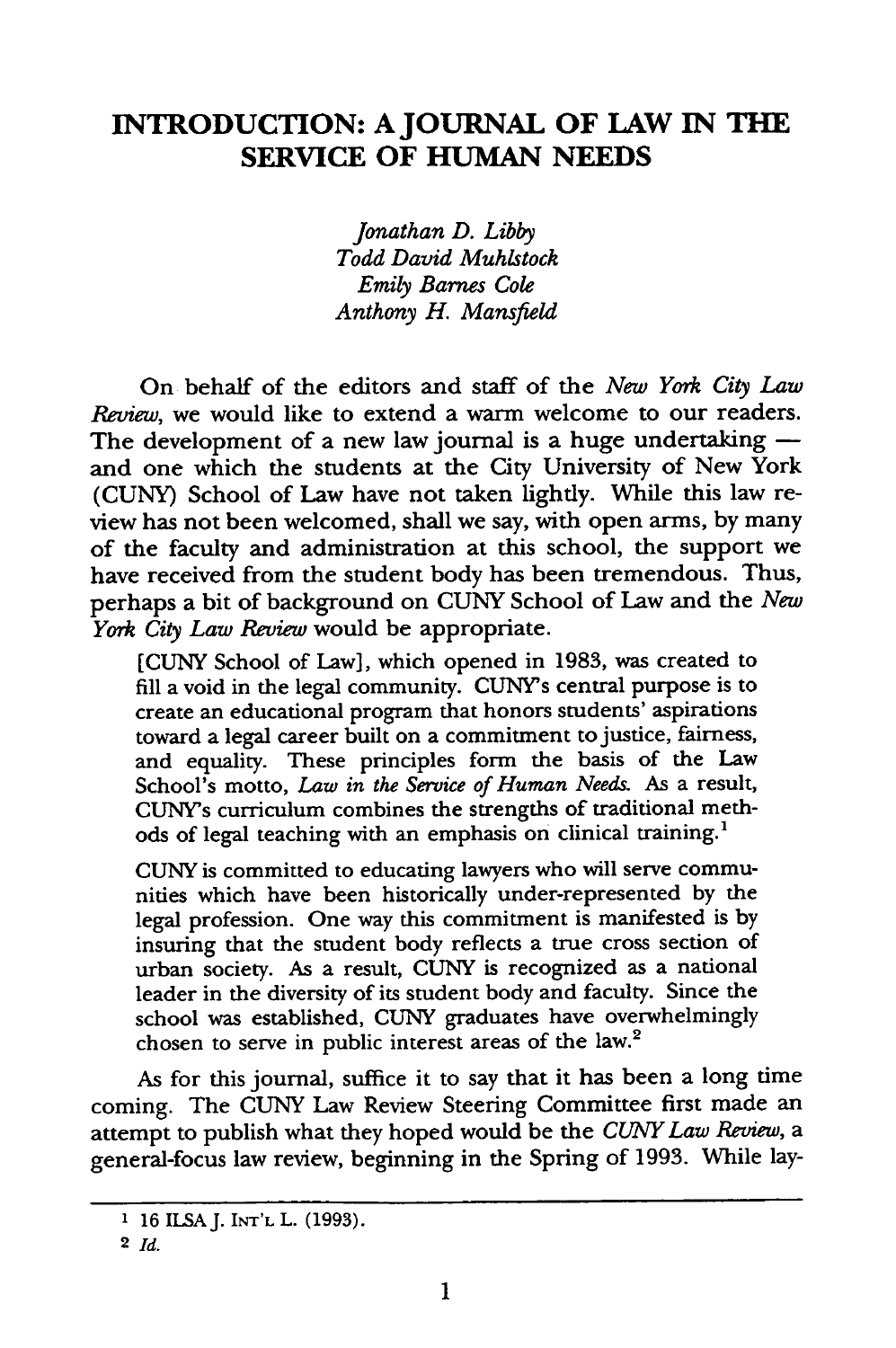ing significant groundwork for the project, *CUNY Law Review* was still just a dream.

The primary objections to a law journal at CUNY seemed to be: (1) there are already too many lawjournals and another one is unnecessary; and (2) that having a law journal would be inconsistent with the school's non-competitive philosophy.<sup>3</sup>

A Law Review Steering Committee was once again formed in the Summer of 1994. After developing an organizational structure, and meeting with law school officials, we were blessed with a faculty advisor **-** Ruthann Robson **-** who gave us significant input on law review procedure. The Steering Committee selected the initial editors and staff members through a student-judged writing competition. All the students who participated in the production of this law review were selected based on their writing and organizational skills.

However, we were still faced with significant obstacles. The Law Review was denied funding by the body which allocates student fees. The then-acting dean of the Law School informed us that, pursuant to City University regulations, the journal could not use "CUNY' in its name. Although the Law Review disagreed with his interpretation of the regulations, we had no choice but to change our name.

So, we changed our name. *New York City Law Review* sounded good and seemed an appropriate title for a journal published by students at the only public law school in New York City. We emphasized that our law review would be different - as different as our law school. And we received funding. And then we found sponsors. And then subscriptions started selling. And we even had publication agreements with authors. In the Spring of 1995, *New York City Law Review* became a reality.

While *New York City Law Review* is not an official publication of the City University of New York, we are proud of what we are: the first and only student-run, student-edited law journal in the history of this school. We believe that a "traditional" student-edited law review significantly enhances, rather than impedes, all the efforts being made to improve the quality and reputation of the legal education at the City University of New York School of Law.

But make no mistake, this law review is different. Our law school's motto is "Law in the Service of Human Needs." We hope this law review will serve that mission. While trying to remain a quality,

**<sup>3</sup>**CUNY School of Law grades all courses Pass/Fail and does not rank its students. Although the faculty is preparing to change the grading system to provide better indicators of success in a course, there are no plans at this time to begin ranking students.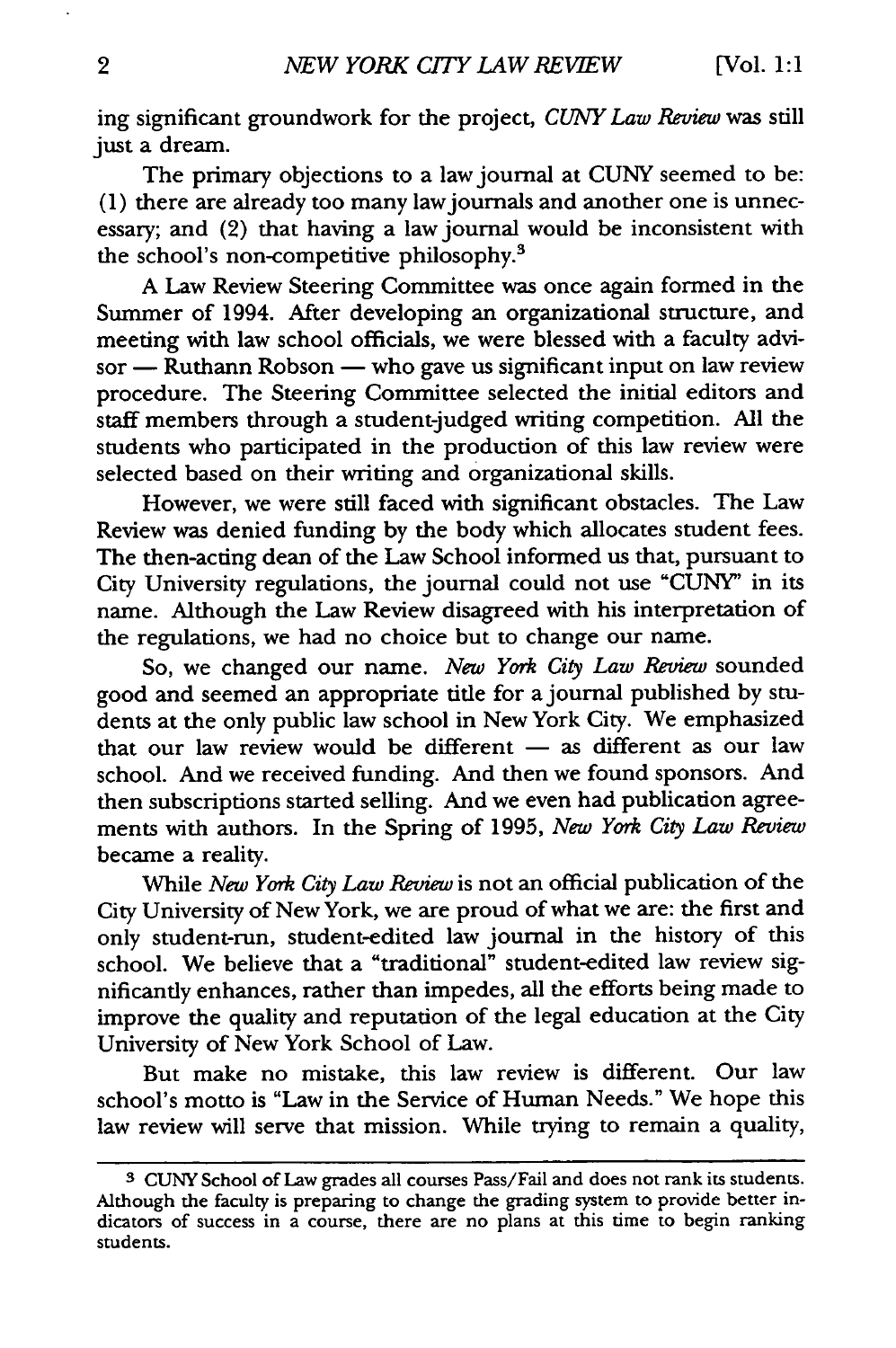general-focus legal publication, the Editorial Board will publish only those articles it deems to fall within that mission, or is of significant interest to the New York City legal community. We hope the articles you read will have a slightly different, more public interest-oriented focus. With your readership, and the submission of articles from legal scholars and practitioners - particularly those working in public interest law  $-$  this law review will succeed.

The students of The City University of New York School of Law now have something which is both vital to their own legal education, as well as a much needed addition to the legal community: A Journal of Law in the Service of Human Needs.

> Executive Committee New York City Law Review Winter 1996